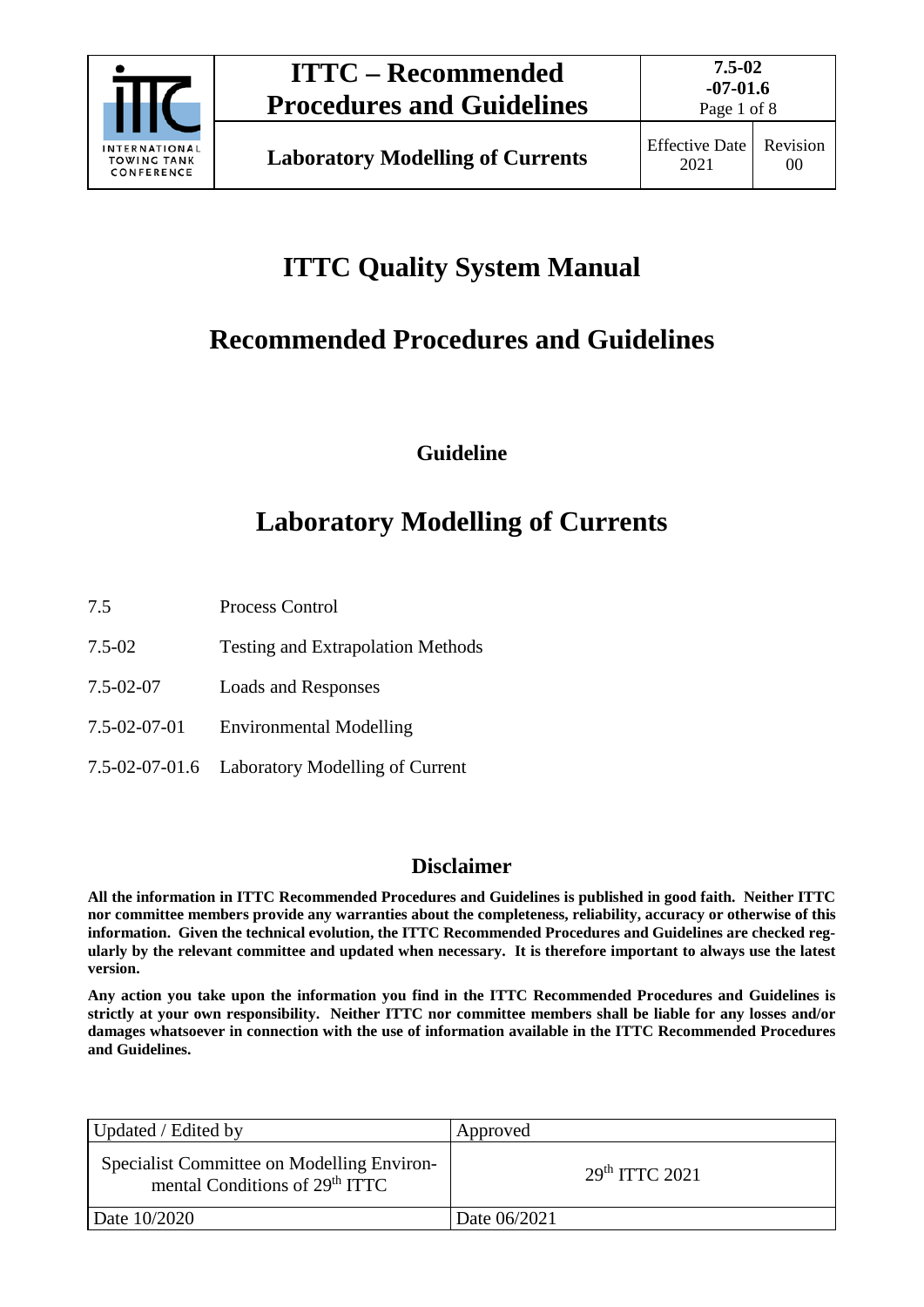

Page 2 of 8

## **Table of Contents**

- **1. [PURPOSE OF GUIDELINE................3](#page-2-0)**
- **2. [INTERACTION WITH WAVES](#page-2-1) ........3**
- **3. [VERTICAL PROFILES.......................4](#page-3-0)**
- **4. [HORIZONTAL VARIATION](#page-3-1) .............4**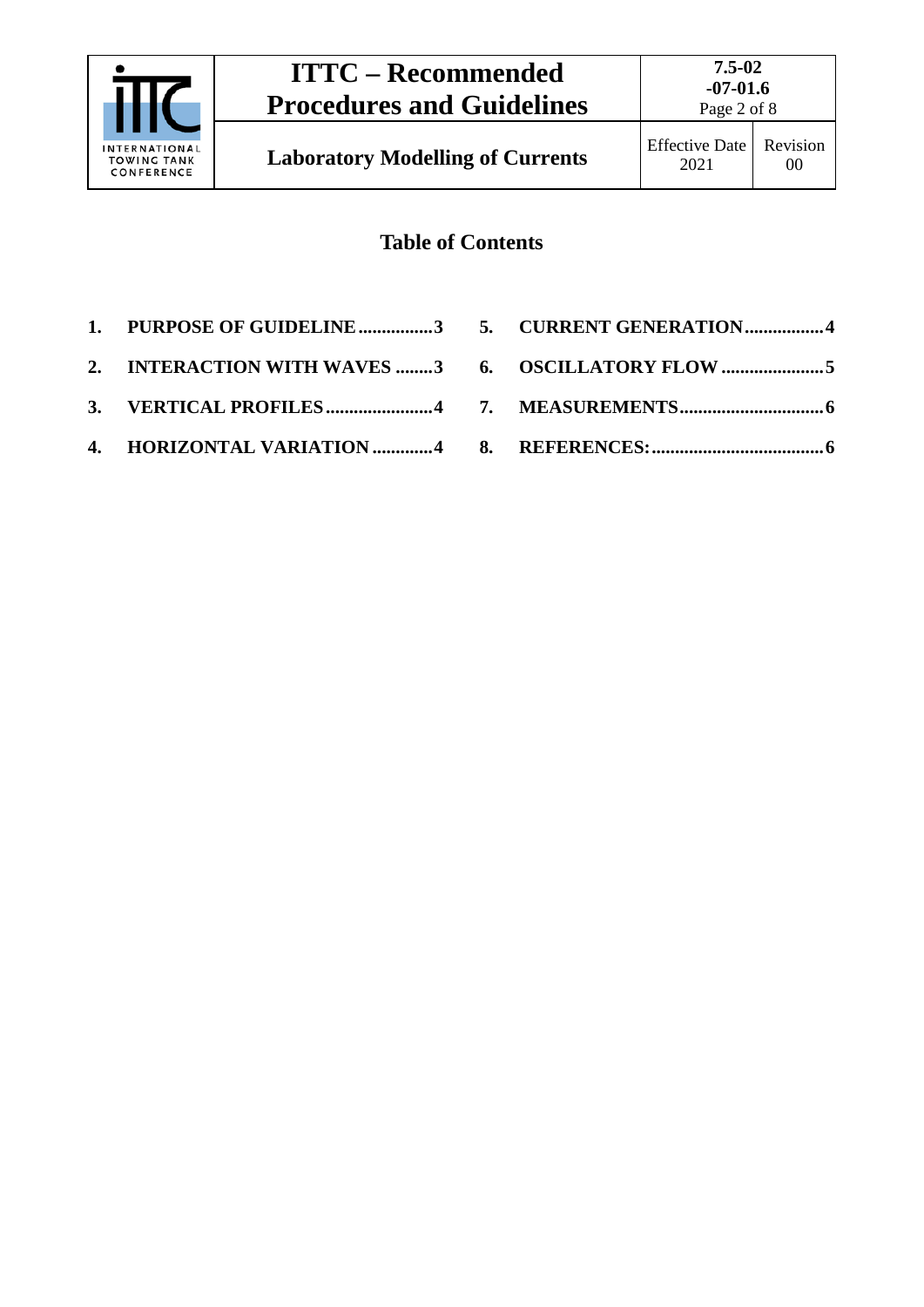

## **ITTC – Recommended Procedures and Guidelines**

**Laboratory Modelling of Currents** Effective Date

**-07-01.6** Page 3 of 8

**7.5-02**

2021 Revision 00

### **Laboratory Modelling of Currents**

#### <span id="page-2-0"></span>**1. PURPOSE OF GUIDELINE**

The purpose of this recommended guideline is to help laboratories in conducting tests on current. The guideline addresses, among other things, current interaction with waves, turbulence intensity, horizontal and vertical variations, and measurement techniques.

#### <span id="page-2-1"></span>**2. INTERACTION WITH WAVES**

Interaction between waves and current shall be considered when modelling current in wave basin, as the interaction with waves may affect the wave steepening.

Regarding the mutual wave-current interaction, it is generally conceived that currents can significantly affect wave fields, especially when waves propagate in opposite direction (Peregrine et al. (1976)). Significant attention has been paid to the modulation instability of gravity waves under the influence of background currents, which is regarded as a significant mechanism in the generation of rouge waves. Most of these studies have been primarily theoretical and numerical. Hjelmervik and Trulsen (2009) derived a nonlinear Schrodinger equation suitable for waves propagating on inhomogeneous currents, and studied the generation of freak waves on opposing currents and the effect of nonlinearity on the linear refraction effect. Onorato et al. (2011) transformed the modified NLS equation of Hjelmervik and Trulsen (2009) to a standard form. The numerical results show that freak waves can be triggered after a stable wave train encounters an opposing current. Furthermore, it is found that the maximum amplitude of the freak wave depends on the ratio of current velocity and wave group velocity. Toffoli et al. (2013) experimentally confirmed the results of Onorato et al. (2011). Choi (2009) investigated the evolution of fully nonlinear modulated wave trains in both positive and negative shear currents using a pseudo-spectral method, and revealed that the envelope of the modulated wave train grows faster in a positive shear current and slower in a negative shear current. Similar results have also been found in Nwogu (2009). Cheng et al. (2009) used the homotopy analysis method to investigate nonlinear wavecurrent interaction.

All the above studies were focused on deepwater waves. In the case of finite depth, a significant change on the evolution of modulated wave trains has been observed. Ma et al. (2013) conducted wave basin experiments to investigate the influence of opposing currents on the growth of the modulation instability in finite depth. The results show that opposing currents can speed up the growth of modulation instabilities.

It is well known that modulation instability of gravity waves is a special phenomenon of near-resonant interactions, but it is unclear how the exact resonance can be affected by the background current field. Further extension to exact resonance was performed by Waseda et al. (2015). A series of experiments were conducted in a narrow channel to investigate the four-wave exact resonant interactions under the influence of current. It was found that the effect of advection and refraction of the surface gravity wave by the random current field can be considered as the resonance detuning factor, and the spectral tail tends to be suppressed as a result of the resonance detuning operated by the current.

The previous mentioned analyses are limited to the evolution of regular wave packets including near-resonant and exact-resonant waves.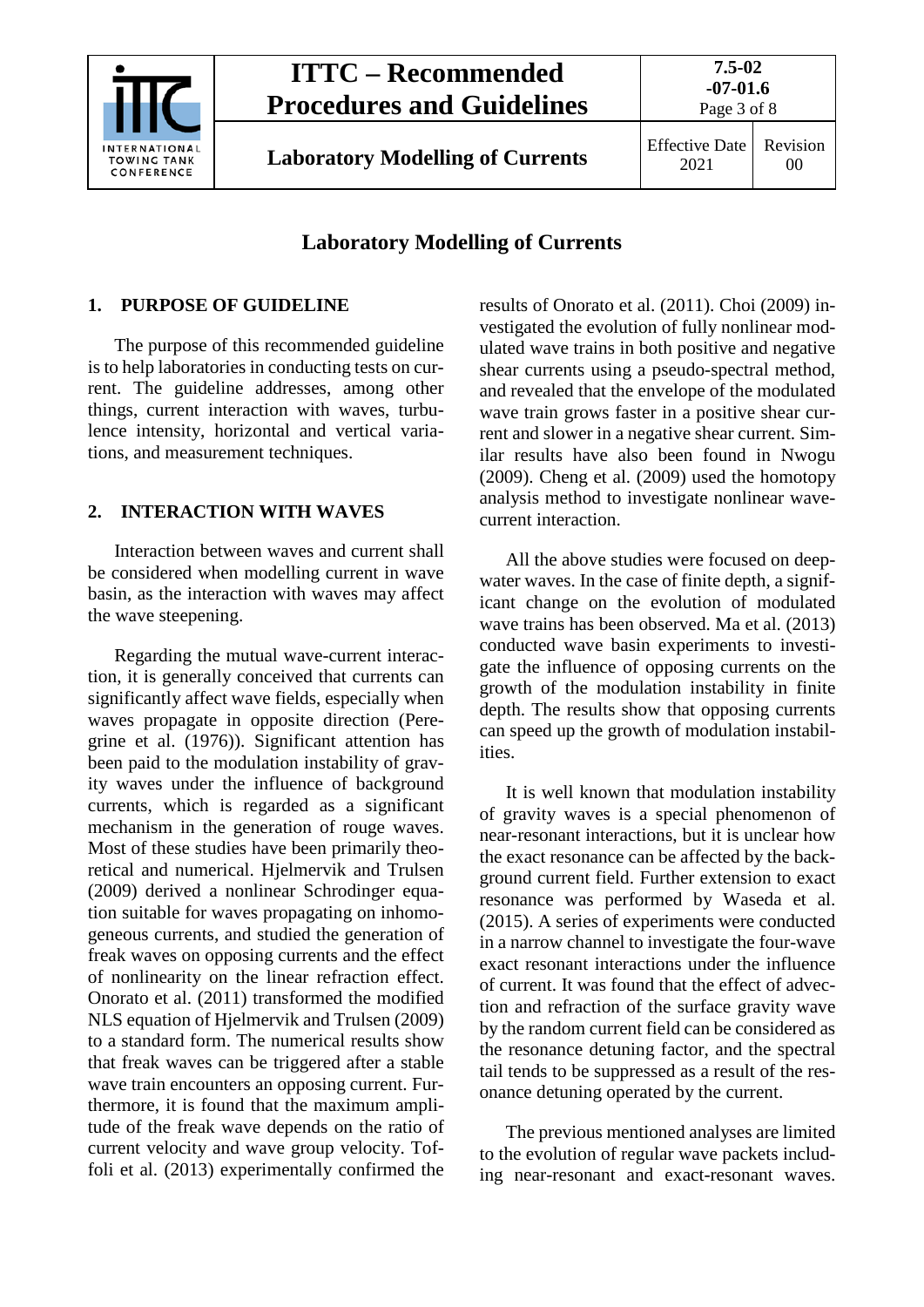

Despite some attempts with irregular wave fields (e.g. Toffoli et al. (2011)), it is not clear yet whether, and to what extent, the current field affects wave amplitude growth and the probability of extremes in more realistic random wave fields. Recently, the dynamics of random waves on adverse current gradients is assessed experimentally in three independent facilities by Toffoli et al. (2015). It indicates that the presence of a current is capable of amplifying nonlinear wave dynamics and thus can enhance the occurrence of extremes in a random wave field.

#### <span id="page-3-0"></span>**3. VERTICAL PROFILES**

Many previous studies indicated that the vertical velocity profiles of an open channel flow and long shore currents are well described by the logarithmic law. In wave basins or flumes, current velocity profiles can be reproduced by different layers of pumps or specific devices such as perforated walls. (see for instance Lu et al. (2006, 2007, 2008), Shan et al. (2010)). For example by running six powerful pumps and the rpm's of each pump are tuned individually to reproduce stratified current profiles, as described in Buchner et al. (2008).

#### <span id="page-3-1"></span>**4. HORIZONTAL VARIATION**

Buchner et al. (2008) measured the current velocity at different positions in the facility, over the measurement area (about 20 m wide). It was observed that for the typical measurement area of a project (a few squared meters) the mean current velocity variations are within a few percent. It was concluded that with a dedicated current modelling system in a model basin, it is possible to achieve a constant current over the measurement area with low variations in time and space.

To produce horizontal variations of currents, Chawla and Kirby (2002) used a modified flume

with a gradually narrowed part to generate gradually increasing currents. Ma et al. (2010) used a bottom topography (a smooth, impermeable submerged bar) to increase the speed of the opposing current up to reach wave blocking.

#### <span id="page-3-2"></span>**5. CURRENT GENERATION**

Current is generated by re-circulating the water, either in the basin or outside the basin. Typical aspects for the generation of currents depend on the system used for circulating the water. In general, current generation in shallow water is easier than in deep water because of the smaller volume of water that needs to be displaced. The following aspects have to be accounted for in generation of currents:

- Horizontal profile: the generated current needs to be as constant as possible over the width of the test section
- Vertical profile: the generated current needs to follow the specified vertical profile as close as possible.
- Turbulence: current turbulence is generally defined by:

$$
T_{VF} = \frac{\sigma(V_F)}{\overline{V_F}}
$$

where  $\sigma(V_{\rm F})$  is the standard deviation of the current velocity and  $\overline{V_{F}}$  is the arithmetic mean of the current velocity.

The turbulence should ideally match the prototype situation, but in practice the prototype turbulence level is unknown. As viscous effects are not scaled properly, the model scale turbulence can be expected to be higher than in the prototype situation.

Considering that the turbulence levels of flow field can affect the accuracy of the results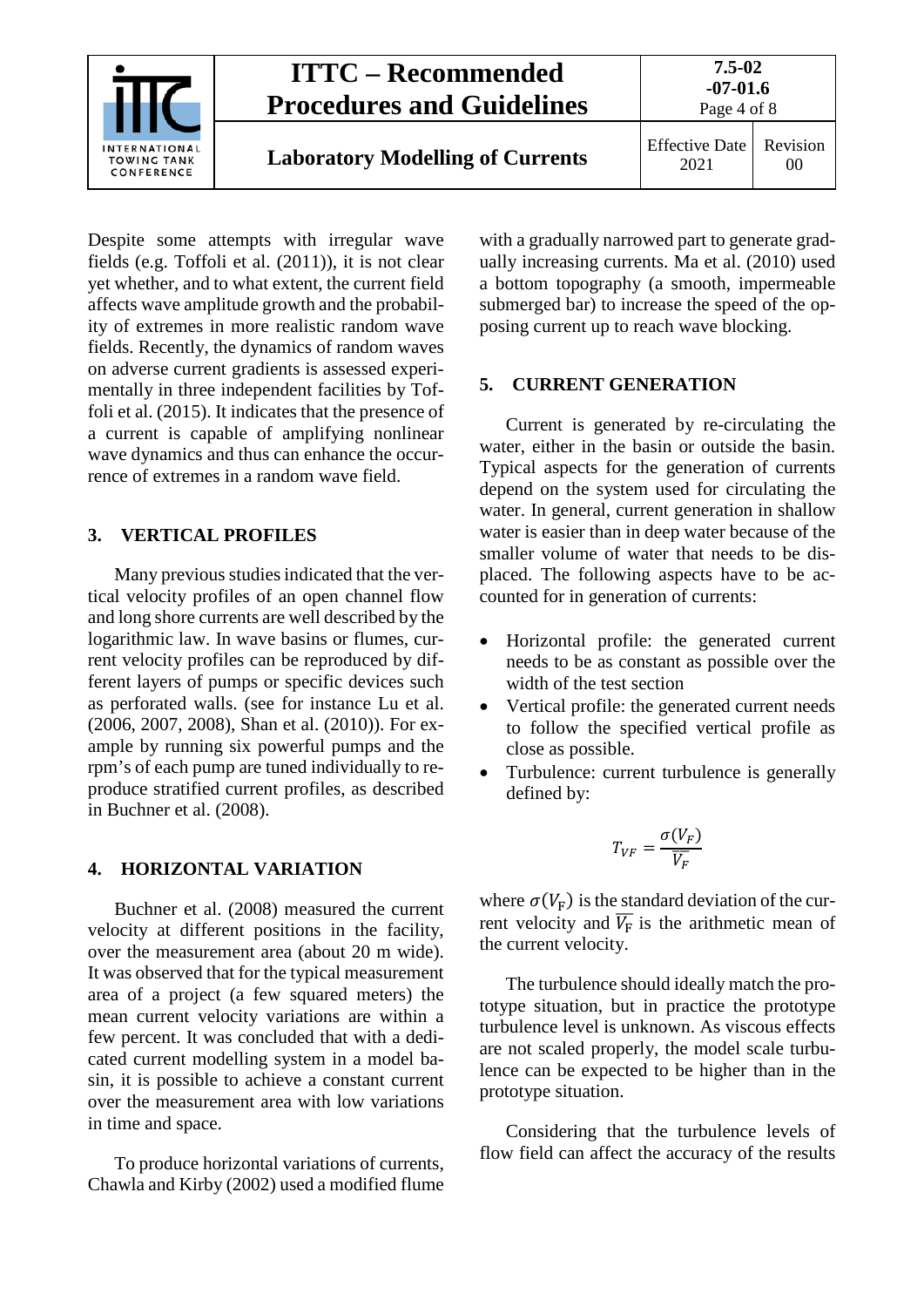

## **ITTC – Recommended Procedures and Guidelines**

**7.5-02**

of deepwater model tests, it is essential to investigate the turbulence distribution in the measuring area. In general, the turbulence intensity in the measuring area should be below 5%. In order to achieve low turbulence intensity, specific structures such as perforated walls, flow guiding vanes, mixing chambers and turbulence grids etc. need to be set in the inflow and outflow culvert (e.g. Lu et al. (2006)).

However, evaluation of the turbulence level based on standard deviation only is not sufficient. A spectral analysis of measured current velocity should be performed to evaluate the current turbulence near the natural frequencies of the mooring system, to avoid large (unnatural) effects on the low frequency mooring behaviour (Buchner et al. (2001)).

In some cases a highly sheared vertical current profile is specified, e.g. for a hurricane inertial current (Buchner et al. (2008)). It is important to realise that generating such as sheared current in a model basin can lead to extreme turbulence levels due to the viscosity of water at model scale and the strong changes in velocity between current layers.

#### <span id="page-4-0"></span>**6. OSCILLATORY FLOW**

As a typical prototype of tropical storm conditions, oscillatory flow is applied in current experiments or simulations by applying sinusoidal oscillatory flow, random oscillatory flow and any combination of the above conditions. For example, an oscillatory velocity of up to 2.5 m/s with a period of 13.0 s is representative of a prototype 100-year return period tropical storm condition in a water depth greater than 40 m in the region of the North West Shelf in Australia, An et al. (2013).

Oscillatory flow around a circular cylinder is governed by the Keulegan-Carpenter number:

$$
K_{\rm C} = \frac{A_{\rm VF} T}{D}
$$

and frequency number:

$$
\beta = \frac{Re}{K_C} = \frac{D^2}{\nu T}
$$

where  $A_{VF}$  is the amplitude of oscillatory velocity, *T* is the period of the oscillatory velocity, ν is the kinematic viscosity of fluid, *Re* is the Reynolds number and *D* is the diameter of the cylinder (characteristic linear dimension).

Under certain conditions, the flow in the boundary layer is only dependent on the vertical coordinate *z* that is perpendicular to the seabed and can be described by a one dimensional vertical (1DV) wave boundary layer (WBL) model. In the existing investigations, both oscillatory flow (e.g. Jensen et al. (1989), Yuan and Madsen (2014)) and surface waves (e.g. Sleath (1970)) are used to study the wave induced flow near the seabed.

The equation of motion for 1DV WBL can be written as (Nielsen, 1992)

$$
\frac{\partial u}{\partial t} = -\frac{1}{\rho} \frac{\partial p}{\partial x} + \frac{\partial}{\partial z} \left( v_e \frac{\partial u}{\partial z} \right)
$$

where  $u$  is the horizontal velocity,  $t$  is the time,  $\rho$  is the density of the fluid, *x* is horizontal coordinate, *z* is the vertical coordinate measured from the theoretical bottom elevation of the bed and *ν*<sup>e</sup> is the eddy viscosity. Considering the pressure is hydrostatic in the horizontally uniform flow and we have the term (Nielsen, (1992))

$$
\frac{\partial U_0}{\partial t} = -\frac{1}{\rho} \frac{\partial p}{\partial x}
$$

where  $U_0$  is the horizontal velocity in the free stream. For a sinusoidal wave  $U_0$  can be written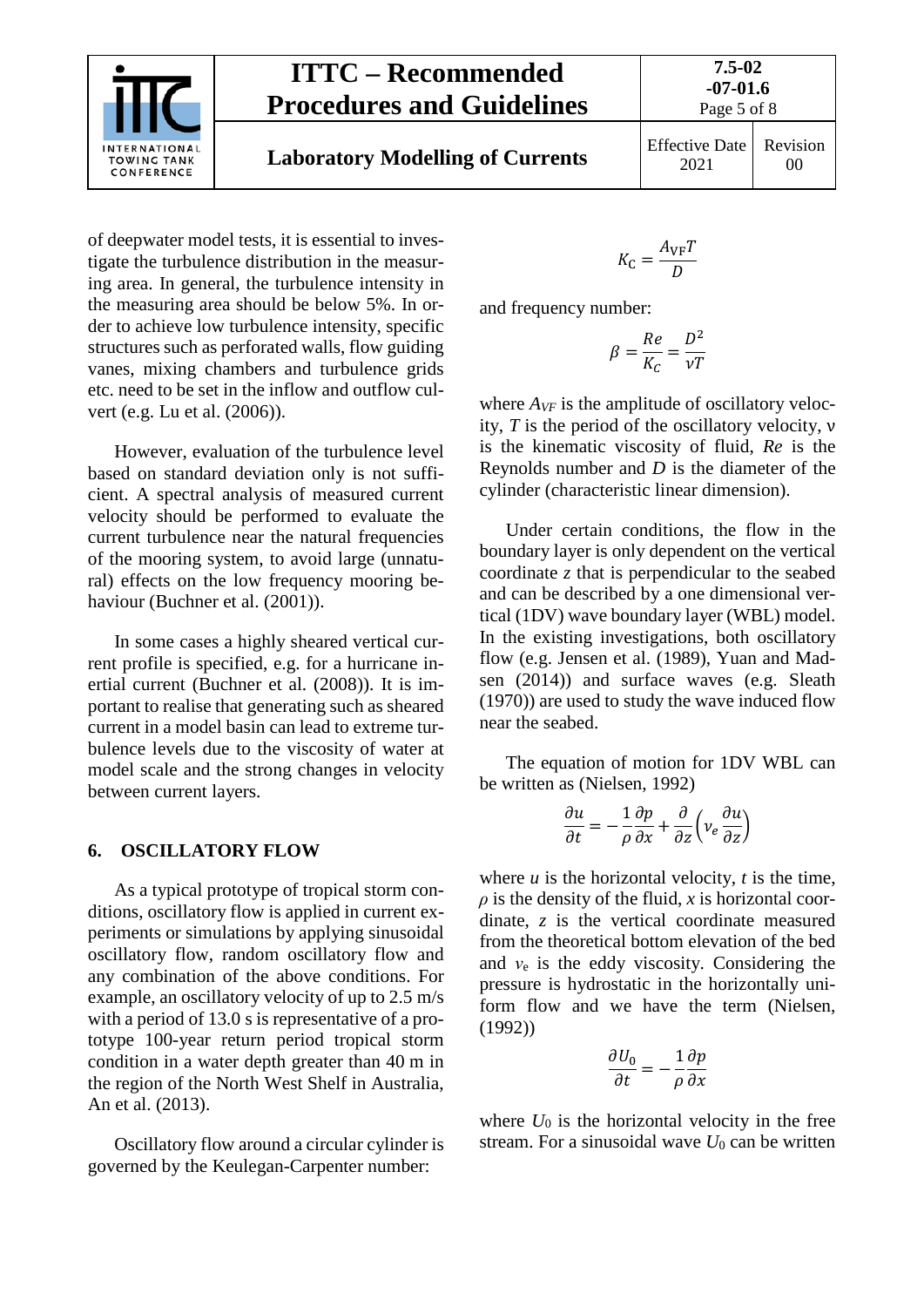

# **ITTC – Recommended Procedures and Guidelines**

as  $U_0 = U_\infty e^{i\omega t}$ , where  $U_\infty$  is the velocity amplitude in the free stream; *ω* is the angular frequency. Then the equation of motion becomes (Nielsen, (1992))

$$
\frac{\partial}{\partial t}\left(u-U_\infty e^{i\omega t}\right)=\frac{\partial}{\partial z}\left(v_e\frac{\partial u}{\partial z}\right)
$$

The solution for the equation of motion can be described by the following equation,

$$
u(z,t)=[1-\chi(z)]U_{\infty}e^{i\omega t}
$$

where  $\chi(z)$  is the so-called defect function (see Nielsen (1992)), denoted as *DF* hereafter, which represents the velocity deficit relative to the free stream velocity.

#### <span id="page-5-0"></span>**7. MEASUREMENTS**

Regarding current measurement techniques, the 27th ITTC Specialist Committee on Detailed Flow Measurements provided a comprehensive review of the state-of-the-art for flow-field and wave-field measurements in ship hydrodynamics and ocean engineering applications. Applications of Particle Image Velocimetry (PIV), stereoscopic PIV (SPIV), Laser Doppler Velocimetry (LDV), Particle Tracking Velocimetry (PTV), holography, and other emergent methods for the measurements of flow separation, wake, vortex strength, etc., are described in detail in ITTC (2014).

In addition to the methods mentioned in the review above, Song et al. (1994) measured the velocity and turbulence structure of non-uniform flows using the acoustic Doppler velocity profiler (ADVP). Song and Chiew (2001) measured the velocity profile of non-uniform flows using acoustic Doppler velocimetry (ADV) and confirmed that the vertical velocity was nonzero. Lu et al. (2007, 2008) also adopted ADV to measure the current speed in the wave basin.



Figure 1. Example of Acoustic Doppler Velocimeter (from Shan et al. (2010))

#### <span id="page-5-1"></span>**8. REFERENCES:**

- An, H., Luo, C., Cheng, L., White, D., 2013, "A New Facility for Studying Ocean-Structure - Seabed Interactions: The O-Tube", Coastal Engineering, Vol. 82, pp 88 – 101.
- Buchner, B., de Wilde, J., Dijk, A. V., 2001, "Numerical Multiple Body Simulations of Side-by-Side Mooring to an FPSO", Proceedings of the International Society of Offshore and Polar Engineering, ISOPE, Vol. 1, pp 343 – 353.
- Buchner, B, de Wilde, J., 2008, "Current Modeling Experience in an Offshore Basin", Proceedings of the ASME 27th International Conference on Ocean, Offshore and Arctic Engineering, OMAE2008-57597, Estoril, Portugal.
- Chawla, A., Kirby, J.T., 2002, "Monochromatic and Random Wave Breaking at Blocking Points", Journal of Geophysical Research, Vol. 107, pp  $4-1-4-19$ .
- Cheng, J., Cang, J., Liao, S.J., 2009, "On the Interaction of Deep Water Waves and Exponential Shear Currents", Zeitschrift für angewandte Mathematik und Physik, Vol. 60, pp 450 – 478.
- Choi, W., 2009, "Nonlinear Surface Waves Interacting with a Linear Shear Current",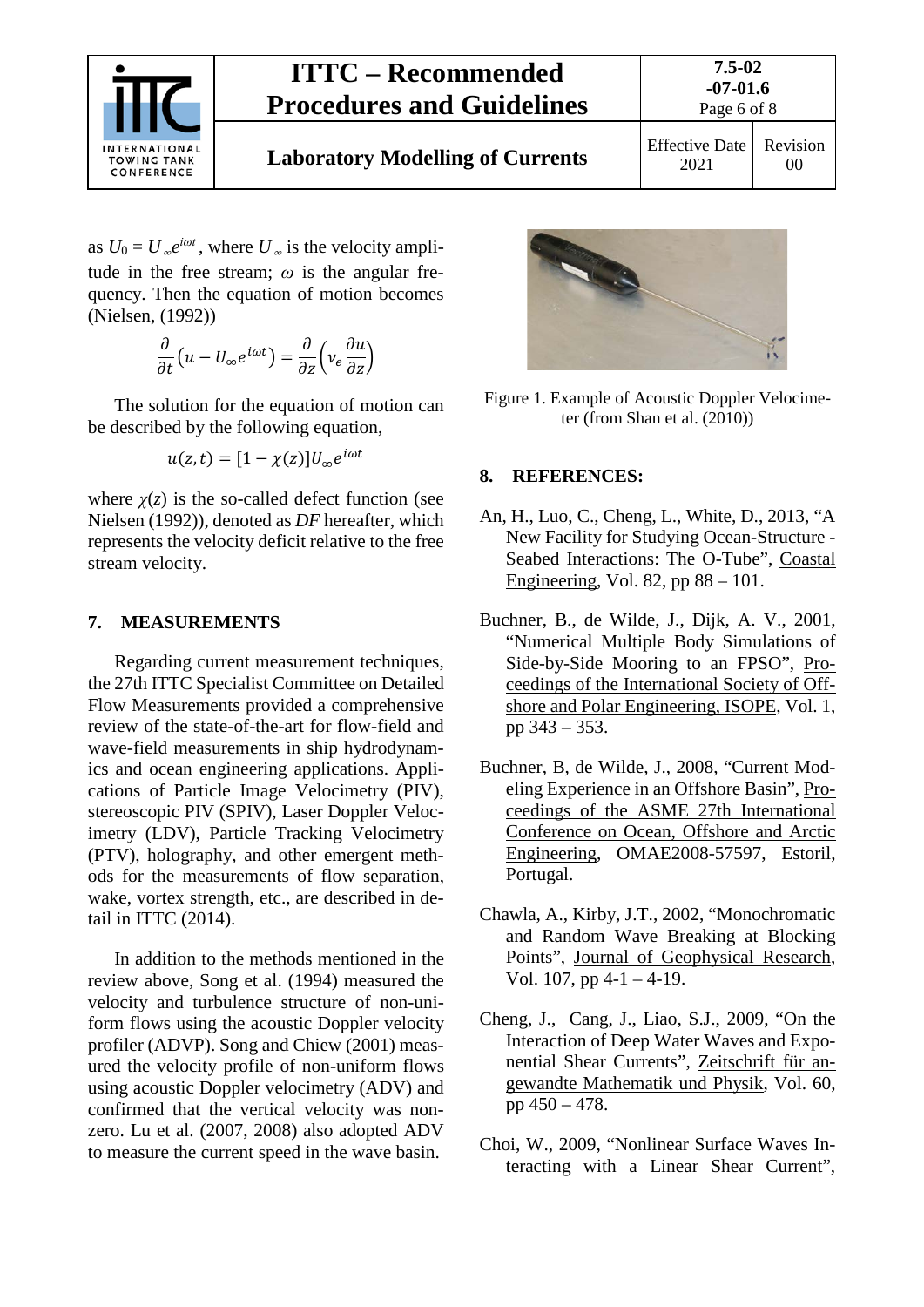

# **Laboratory Modelling of Currents** Effective Date

2021 Revision 00

Mathematics and Computers in Simulation, Vol. 80, pp 29 – 36

- Hjelmervik, K., Trulsen K., 2009, "Freak Wave Statistics on Collinear Currents", Journal of Fluid Mechanics, Vol. 637, pp 267 – 284.
- ITTC, 2014, "Specialist Committee on Detailed Flow Measurement Techniques", Final Report and Recommendations to the 27th ITTC, 2014.
- Jensen, B. Sumer, B. M., Fredsøe, J., 1989. "Turbulent Oscillatory Boundary Layers at High Reynolds Numbers", Journal of Fluid Mechanics, Vol. 206, pp 265 – 297.
- Lu, H. N., Yang, J. M., Peng, T., 2006, "Characteristics of Current Generation in the New Deepwater Offshore Basin", Proceedings of the ASME 25th International Conference on Ocean, Offshore and Arctic Engineering, OMAE2006-92140, Hamburg, Germany.
- Lu, H. N., Yang, J. M., Peng, T., 2007, "Hydraulic Performances of Current Generation System in the New Deepwater Offshore Basin", Proceedings of the ASME 26th International Conference on Ocean, Offshore and Arctic Engineering, OMAE2007-29087, San Diego, USA.
- Lu, H. N., Yang, J. M., Li, R. P., 2008, "Features of Current Generation and the Application in New Deepwater Offshore Basin", Proceedings of the ASME 25th International Conference on Ocean, Offshore and Arctic Engineering, OMAE2008-57120, Estoril, Portugal.
- Ma, Y., Ma, X., Perlin, M., 2013, "Extreme Waves Generated by Modulational Instability on Adverse Currents", Physics of Fluids, Vol. 25.
- Ma, Y., Dong G.H., M. Perlin, X.Z. Ma G. Wang, J. XU, 2010, "Laboratory Observations of Wave Evolution, Modulation and Blocking Due to Spatially Varying Opposing Currents", Journal of Fluid Mechanics, Vol. 661, pp 108 – 129.
- Musumeci, R.E., Cavallo, L., Foti, E., Scandura, P., 2006, "Waves Plus Currents Crossing at a Right Angle: Experimental Investigation", Journal of Geophysical Research, Vol. 111.
- Nielsen, P., 1992, "Coastal Bottom Boundary Layers and Sediment Transport", Advanced Series on Ocean Engineering, Vol. 4
- Nwogu, O. G., 2009, "Interaction of Finite-Amplitude Waves with Vertically Sheared Current Fields", Journal of Fluid Mechanics, Vol. 627, 179 – 213.
- Olabarrieta, M., Medina, R., Castanedo, S., 2010, "Effects of Wave–Current Interaction on the Current Profile", Coastal Engineering, Vol. 57, pp 643 – 655.
- Onorato, M., Proment, D., Toffoli, A., 2011, "Triggering Rogue Waves in Opposing Currents", Physical Review Letters, Vol. 107.
- Peregrine, D. H., 1976, "Interaction of Water Waves and Currents", Advances in Applied Mechanics, Vol. 16, pp  $9 - 117$ .
- Qi, W. G., Gao, F. P., 2014,. "Physical Modeling of Local Scour Development Around a Large-Diameter Monopile in Combined Waves and Current", Coastal Engineering, Vol. 83, pp 72 – 81.
- Toffoli, A., Bitner-Gregersen, E., 2011, "Extreme and Rogue Waves in Directional Wave Fields", The Open Ocean Engineering Journal, 4, 24-33.